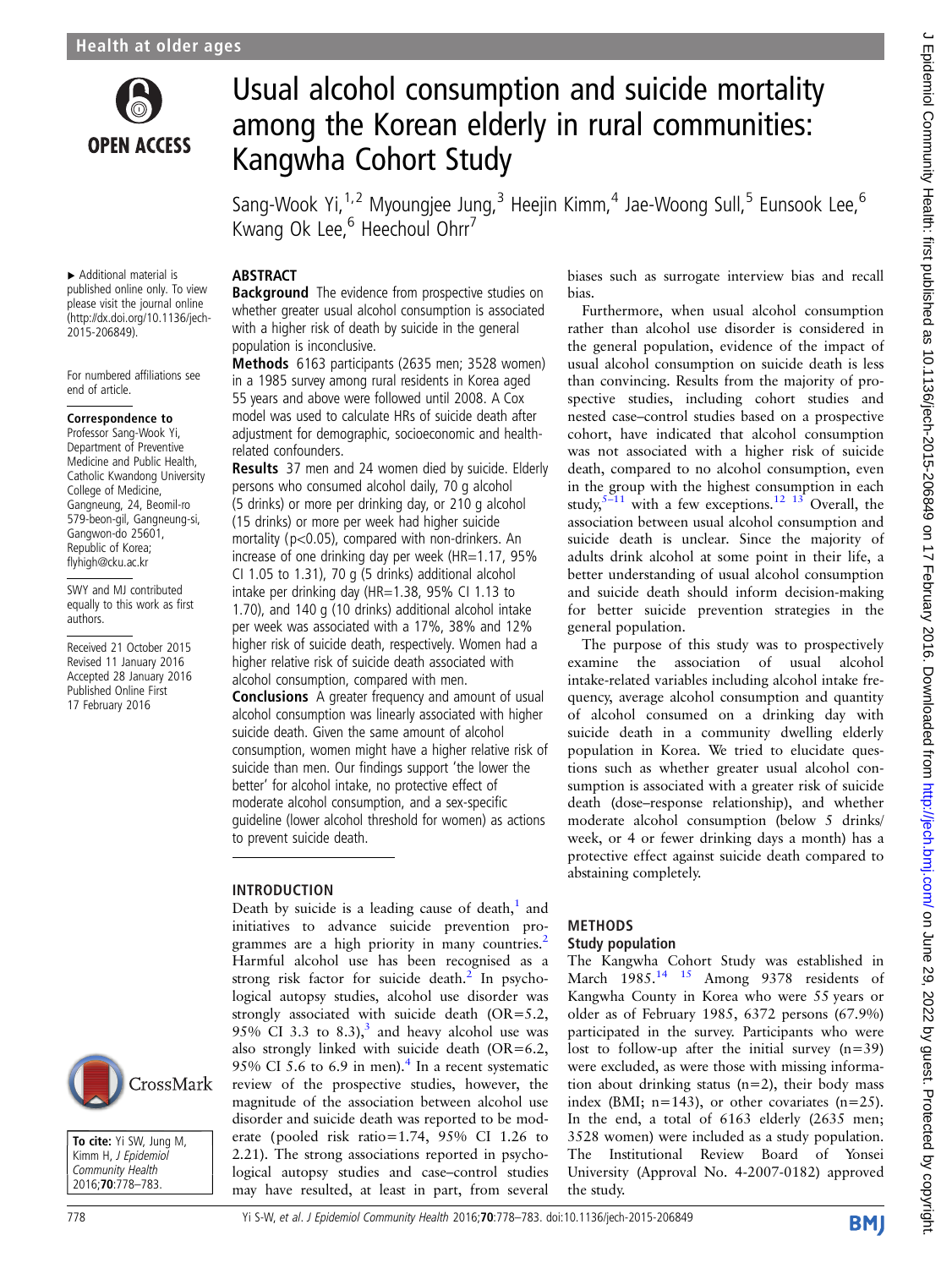### Estimation of usual alcohol consumption

Participants were asked to answer 'yes' or 'no' to the question, 'Do you drink alcohol?' The drinking frequency was reported as daily, almost daily, 2–3 times a week, 1–4 times a month or 4– 12 times a year. The question concerning the type of alcoholic beverage and the amount of alcohol consumption was, 'How much (in doe (1800 mL), hop (180 mL), bottles or glasses) do you drink of a type of alcoholic beverage?' Alcohol consumption (alcohol in grams) per week was estimated by multiplying the amount of alcohol consumption per drinking day (mL) by the alcohol content in the particular type of alcoholic beverage, the drinking days per week, and the specific gravity of alcohol (0.8). A different score for drinking days per week was assigned to each drinking frequency (daily: 7.0; almost daily: 5.5; 2–3 times a week: 2.5; 1–4 times a month: 0.625; 4–12 times a year: 0.163; non-drinking: 0). Participants were asked to fill in up to two types of alcoholic beverage they usually consume on one drinking day. The amount of alcohol consumption was calculated for each type and summed. Among drinkers, 15.2% reported two types. The alcohol content and the bottle volume of each type of alcoholic beverage were determined on the basis of data from the year 1985. Soju and makkoli were the most commonly consumed alcoholic beverages. Soju is a distilled alcoholic beverage, a type of liquor, and makkoli is an unfiltered alcoholic beverage made from rice, both native to Korea. Soju had 25% alcohol and makkoli 6% alcohol at the time of the survey for the Kangwha Cohort Study in 1985. The amount of ethanol was 10 g in a glass of soju and 9.6 g in a glass of makkoli.

The alcohol frequency was merged into four groups in further analysis: daily, 2–6 days a week (almost daily and 2–3 times a week combined), 4 or fewer days a month (1–4 times a month and 4–12 times a year combined), and non-drinkers. The alcohol intake amount (grams of alcohol) per week was classified into four groups (grams of alcohol per week (drinks per week, with 1 drink as 14 g of alcohol<sup>[16](#page-5-0)</sup>; non-drinkers, <70 (<5 drinks); 70–209 (5–14), 210–419 (15–29), and  $\geq$ 420 ( $\geq$ 30)). The amount consumed (grams of alcohol) per drinking day was classified into four groups (grams of alcohol per drinking day (drinks per occasion); non-drinkers, <70 (<5 drinks); 70–139 (5–9), and  $\geq$ 140 ( $\geq$ 10)). One standard drink was considered to be around  $14 g<sup>16</sup>$ . The alcohol intake frequency (number of days) per week, alcohol intake volume per week, and alcohol intake amount per drinking day were also analysed as continuous variables.

### Baseline data collection

Trained investigators interviewed each participant using a structured questionnaire for sociodemographic factors and health-related factors including alcohol intake-related variables, smoking status and marital status. They also measured participants' height, weight and blood pressure. BMI was calculated as the weight in kilograms divided by the square of the height in metres (kg/m<sup>2</sup>). More details on the data collection have been described elsewhere.<sup>14 15</sup>

### Follow-up and outcome assessment

Data on deaths from suicide from 1 January 1992 to 31 December 2008 were confirmed by national death records from the National Statistical Office of Korea. Data on those who died from March 1985 to 31 December 1991 were collected either through calls or visits of trained surveyors twice a year, or from records of burial and death certificates at local administrative branch offices in each study region. Follow-up was performed through record linkage at the national level and was complete, except for the case of emigrants. A complete follow-up was made for 6151 (99.8%) participants. Suicide was identified by the International Classification of Diseases, 10th Revision codes X60-X84.

### Statistical analysis

The  $\chi^2$  test and analysis of variance were performed to compare individual characteristics by drinking status. Cox proportional hazards models were used to calculate HRs associated with alcohol intake-related variables. The covariables included in the Cox model were age at enrolment (continuous variable), hypertension (hypertension, no hypertension; an indicator for cardio-vascular health<sup>[6](#page-5-0)</sup>), smoking (never smoker, past smoker, or current smoker; participants were asked to answer 'yes', 'no', or 'I quit smoking' to the question, 'Do you smoke cigarettes?'), BMI (kg/m<sup>2</sup>; <18.5, 18.5–24.9 (reference), or  $\geq$ 25.0), self-rated health (good or fair, or poor), marital status (living with a spouse, not living with a spouse), education (ever, never) and occupation (non-agriculture, agriculture). Since the number of suicide deaths is small, there is a possibility of overfitting when all those potential confounders are included in the Cox model; thus, additional analysis was performed, including only those variables with the model p value <0.2 for the Wald test in the univariate Cox analysis: sex, smoking status, self-rated health compared to the same age group, marital status and occupation.

Analysis according to sex was performed. Additionally, analysis according to the follow-up period (1985–1996 vs 1997– 2008) was performed to examine whether alcohol-related suicide death may differ by period after alcohol intake assessment. The proportional assumption for the Cox model was tested using Schoenfeld and Martingale residuals. Hypertension, marital status and a dummy variable for BMI ( $\geq$ 25 kg/m<sup>2</sup>) showed some evidence of a violation of the assumption (p<0.1). Therefore, additional analyses after exclusion of these three variables, or exclusion of the hypertension and BMI variables after stratification of marital status (since marital status  $(p=0.013)$ , was associated with suicide death in univariate Cox analysis, while BMI ( $p=0.51$ ) and hypertension ( $p=0.36$ ) were not) were performed. Subgroup analysis, analysis with different alcohol intake variables, and additional analysis with different covariables served as a sensitivity analysis.

All statistical analyses were performed using SAS V.9.4 (SAS Inc, Cary, North Carolina, USA). The p value was calculated with two-sided tests, and a statistical significance level of 0.05 was applied.

### RESULTS

During 88 376 person-years of follow-up (mean: 14.3 personyears), 37 men and 24 women died by suicide. The average (SD) age at baseline of the Korean elderly was 66.6 (7.9) years. Current drinkers were slightly younger than non-drinkers, and they tended to be men, current smokers, healthy, living with a spouse and have more formal education, compared with non-drinkers [\(table 1](#page-2-0)).

In the unadjusted analysis, current drinkers had a higher HR of suicide than non-drinkers and higher frequency and amount of alcohol intake were associated with a higher HR of suicide ([table 2\)](#page-3-0). Two or more days of alcohol intake per week, 70 g (5 drinks) or more of alcohol consumption per drinking day, and 210 g (15 drinks) or more alcohol consumption per week were associated with higher suicide mortality, compared with nondrinkers, in the unadjusted analysis. After adjustment for potential confounders, linear associations between alcohol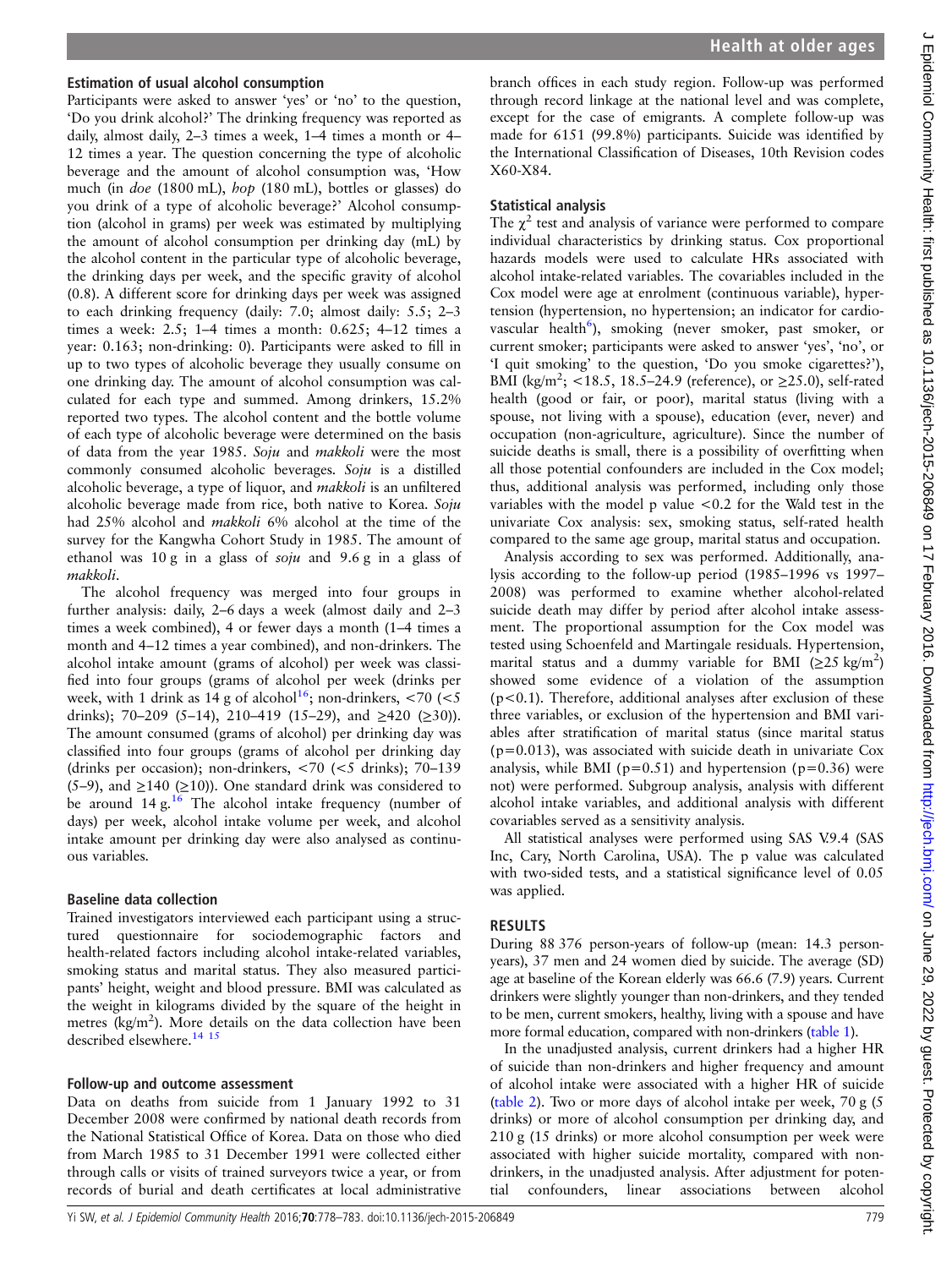### <span id="page-2-0"></span>Table 1 Baseline characteristics of the Korean elderly according to alcohol intake status

|                                                                        |                                                                                                                                          | <b>Total</b><br>$(N=6163)$                                       | <b>Non-drinker</b><br>$(N=4082)$                     | <b>Drinker</b><br>$(N=2081)$                                   |             |
|------------------------------------------------------------------------|------------------------------------------------------------------------------------------------------------------------------------------|------------------------------------------------------------------|------------------------------------------------------|----------------------------------------------------------------|-------------|
| Variable                                                               | <b>Classification</b>                                                                                                                    | $n$ (%)                                                          | $n$ (%)                                              | $n$ (%)                                                        | p Value*    |
| Age at enrolment                                                       | Mean (SD), years                                                                                                                         | 66.6(7.9)                                                        | 67.1(8.3)                                            | 65.8(7.0)                                                      | $< 0.001$ † |
| Gender                                                                 | Women<br><b>Men</b>                                                                                                                      | 3528 (57.2)<br>2635 (42.8)                                       | 3165 (77.5)<br>917 (22.5)                            | 363 (17.4)<br>1718 (82.6)                                      | < 0.001     |
| Smoking                                                                | Current smoker<br>Past smoker<br>Never smoker                                                                                            | 2748 (44.6)<br>267(4.3)<br>3148 (51.1)                           | 1182 (29.0)<br>144(3.5)<br>2756 (67.5)               | 1566 (75.3)<br>123(5.9)<br>392 (18.8)                          | < 0.001     |
| Body mass index, kg/m <sup>2</sup>                                     | < 18.5<br>$18.5 - 24.9$<br>>25.0                                                                                                         | 556 (9.0)<br>4563 (74.0)<br>1044 (16.9)                          | 377(9.2)<br>2908 (71.2)<br>797 (19.5)                | 179(8.6)<br>1655 (79.5)<br>247 (11.9)                          | < 0.001     |
| Hypertension‡                                                          | <b>No</b><br>Yes                                                                                                                         | 2505 (40.6)<br>3658 (59.4)                                       | 1708 (41.8)<br>2374 (58.2)                           | 797 (38.3)<br>1284 (61.7)                                      | 0.007       |
| Self-rated health                                                      | Good or fair<br>Poor                                                                                                                     | 4692 (76.1)<br>1471 (23.9)                                       | 3039 (74.4)<br>1043 (25.6)                           | 1653 (79.4)<br>428 (20.6)                                      | < 0.001     |
| <b>Marital status</b>                                                  | Living with a spouse<br>Not living with a spouse                                                                                         | 4043 (65.6)<br>2120 (34.4)                                       | 2357 (57.7)<br>1725 (42.3)                           | 1686 (81.0)<br>395 (19.0)                                      | < 0.001     |
| Education                                                              | Ever<br><b>Never</b> §                                                                                                                   | 2255 (36.6)<br>3908 (63.4)                                       | 1167 (28.6)<br>2915 (71.4)                           | 1088 (52.3)<br>993 (47.7)                                      | < 0.001     |
| Occupation                                                             | Non-agriculture<br>Agriculture                                                                                                           | 1079 (17.5)<br>5084 (82.5)                                       | 737 (18.1)<br>3345 (81.9)                            | 342 (16.4)<br>1739 (83.6)                                      | 0.113       |
| Alcohol intake status                                                  | Non-drinker<br><b>Drinker</b>                                                                                                            | 4082 (66.2)<br>2081 (33.8)                                       | 4082 (100.0)<br>0(0.0)                               | 0(0.0)<br>2081 (100.0)                                         | < 0.001     |
| Alcohol intake frequency                                               | Non-drinker<br>4 or fewer days a month<br>2-6 days a week<br>Daily                                                                       | 4082 (66.2)<br>607 (9.8)<br>1009 (16.4)<br>465 (7.5)             | 4082 (100.0)<br>0(0.0)<br>0(0.0)<br>0(0.0)           | 0(0.0)<br>607 (29.2)<br>1009 (48.5)<br>465 (22.3)              | < 0.001     |
| Alcohol intake amount, g alcohol/drinking day<br>(drink/drinking day)¶ | Non-drinker<br>Below 70 q (5 drinks)<br>70-139 g (5-9 drinks)<br>140 g or over (≥10 drinks)                                              | 4082 (66.2)<br>1037 (16.8)<br>732 (11.9)<br>312(5.1)             | 4082 (100.0)<br>0(0.0)<br>0(0.0)<br>0(0.0)           | 0(0.0)<br>1037 (49.8)<br>732 (35.2)<br>312 (15.0)              | < 0.001     |
| Alcohol intake amount, g alcohol/week<br>(drink/week)¶                 | Non-drinker<br>Below 70 q (5 drinks)<br>70-209 g (5-14 drinks)<br>210-419 g (15-29 drinks)<br>420 g or over $( \geq 30 \text{ drinks} )$ | 4082 (66.2)<br>729 (11.8)<br>449 (7.3)<br>328 (5.3)<br>575 (9.3) | 4082 (100.0)<br>0(0.0)<br>0(0.0)<br>0(0.0)<br>0(0.0) | 0(0.0)<br>729 (35.0)<br>449 (21.6)<br>328 (15.8)<br>575 (27.6) | < 0.001     |

 $x^2$  analysis.

†One-way analysis of variance. ‡Measured blood pressure ≥140/90 mm Hg or on regular medication.

§No formal education, not even elementary school.

¶1 standard drink considered to be approximately 14 g according to the National Institute on Alcohol Abuse and Alcoholism of the USA.

BMI, body mass index.

consumption and suicide mortality were maintained. Adjusted HRs of one drinking day increase per week, each 70 g (5 drinks) higher alcohol intake per drinking day, and each 140 g (10 drinks) higher alcohol intake per week, were 1.17, 1.38 and 1.12, respectively [\(table 2\)](#page-3-0). Current smokers and people with poor self-rated health had higher suicide mortality, after adjustment for other risk factors including alcohol intake status (see online supplementary table S1).

In a stratified analysis by sex, given the same alcohol intake, women seemed to have a higher relative risk of suicide associated with alcohol consumption, compared with men (fi[gure 1](#page-3-0)). However, p values of the interaction of sex and alcohol intake-related variables with suicide were above 0.05, due to the small number of suicide deaths. HRs associated with alcohol consumption did not differ between the first half (1985–1996) and the latter half (1997–2008) of the follow-up (see online supplementary figure S1). The HRs of alcohol consumption variables from the sensitivity analysis with reduced covariables to deal with potential overfitting, or violation of the proportional hazards assumption, were generally the same as in the main analysis (see online supplementary table S2).

### **DISCUSSION**

In our community-based cohort study among the Korean rural elderly, more frequent drinking, a larger amount of alcohol consumption per drinking day and a larger amount of average alcohol consumption were associated with a higher risk of death by suicide. One drinking day increase per week, a 70 g (5-drink) increase in the average alcohol intake per drinking day, and a 140 g (10-drink) increase in the average alcohol intake per week were associated with a 17%, 38% and 12% higher risk of death by suicide, respectively, after adjustment for age, sex, socioeconomic status, behavioural and health-related potential confounders in the Korean elderly.

### Relationship to previous research

Few prospective cohort studies have ever examined the impact of the quantity of usual alcohol consumption on suicide mortality after adjustment for potential confounders.<sup>5-7</sup> <sup>11-13</sup> <sup>17</sup> Among community-based cohort studies,  $11-13$  $11-13$  in 43 383 Japanese men from a public health centre-based cohort, occasional drinkers had the lowest risk of death by suicide, while non-drinkers and heavy drinkers (≥414 g alcohol per week) had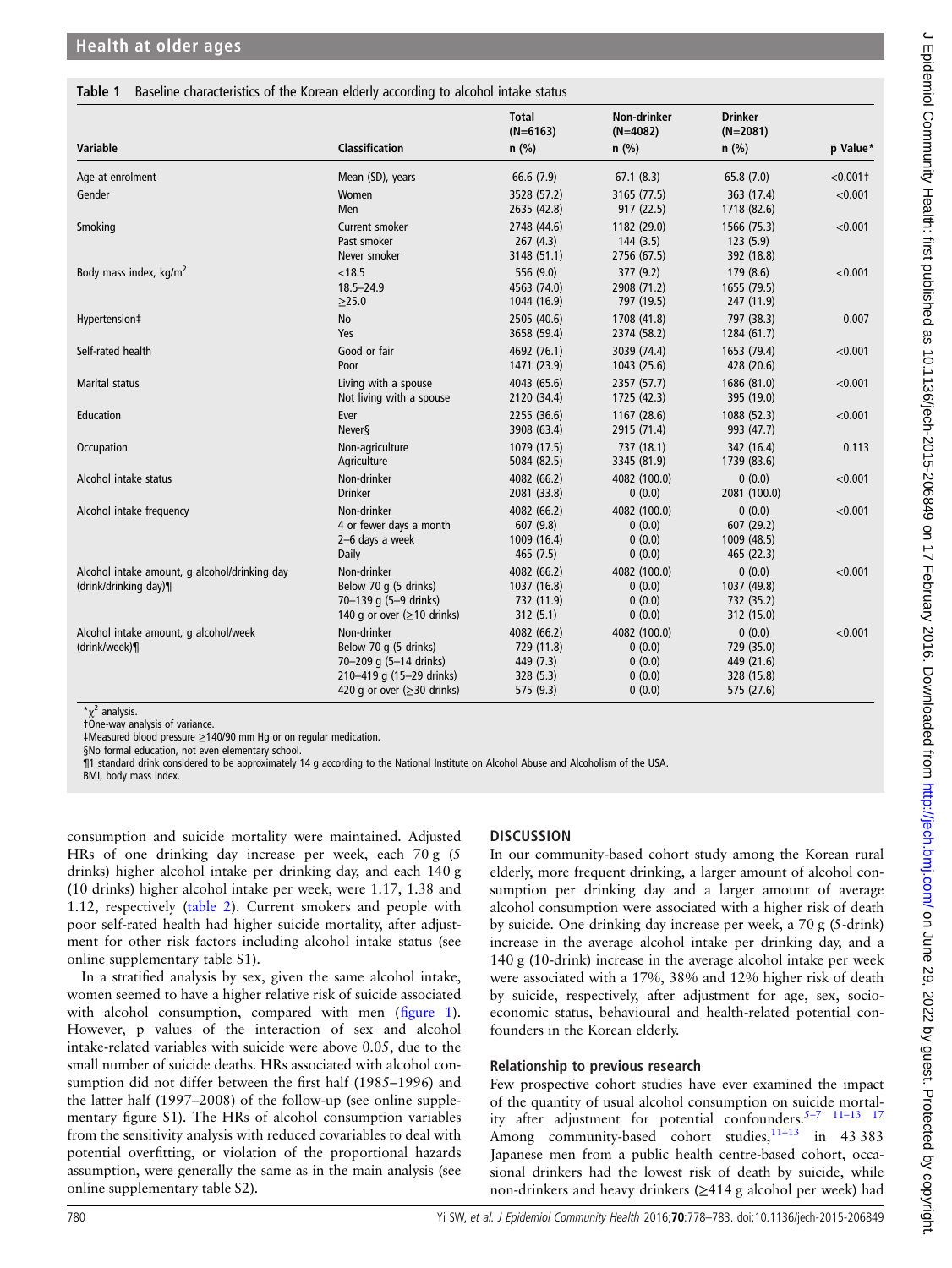<span id="page-3-0"></span>Table 2 Crude death rates and HRs of suicide death by alcohol consumption-related variables in the Korean elderly

| <b>Variables</b>         | <b>Classification</b>                       | Person-years | <b>Number</b><br>of suicides | Crude suicide<br>rate* (95% CI) | <b>Unadjusted</b> |                       | Multivariable-adjusted |                                |
|--------------------------|---------------------------------------------|--------------|------------------------------|---------------------------------|-------------------|-----------------------|------------------------|--------------------------------|
|                          |                                             |              |                              |                                 | p Value           | HR (95% CI)           | p Value                | <b>HR+ (95% CI)</b>            |
| Alcohol intake status    | Non-drinker                                 | 61 066       | 28                           | 46 (32 to 66)                   |                   | 1.00 (Reference)      |                        | 1.00 (Reference)               |
|                          | Current drinker                             | 27 310       | 33                           | 121 (86 to 170)                 | < 0.001           | 2.88 (1.74 to 4.77)   | 0.097                  | $1.70$ (0.91 to 3.17)          |
| Alcohol intake frequency | Non-drinker                                 | 61 066       | 28                           | 46 (32 to 66)                   |                   | 1.00 (Reference)      |                        | 1.00 (Reference)               |
|                          | 4 or fewer days a<br>month                  | 8737         | 6                            | 69 (31 to 150)                  | 0.348             | $1.53$ (0.63 to 3.68) | 0.747                  | 1.16 (0.47 to 2.91)            |
|                          | 2-6 days a week                             | 13 180       | 15                           | 114 (69 to 188)                 | 0.002             | 2.76 (1.47 to 5.17)   | 0.246                  | 1.60 (0.72 to 3.52)            |
|                          | Daily                                       | 5393         | 12                           | 223 (127 to 389)                | < 0.001           | 5.85 (2.97 to 11.6)   | 0.003                  | 3.62 (1.56 to 8.43)            |
| Alcohol intake frequency | One drinking day<br>increase per week       | 88 376       | 61                           | 69 (54 to 89)                   | < 0.001           | 1.26 (1.16 to 1.38)   | 0.006                  | 1.17 (1.05 to 1.31)            |
| Alcohol intake amount, q | Non-drinker                                 | 61 066       | 28                           | 46 (32 to 66)                   |                   | 1.00 (Reference)      |                        | 1.00 (Reference)               |
| alcohol/drinking day     | Below 70 g (5 drinks)                       | 13 796       | 9                            | 65 (34 to 124)                  | 0.260             | 1.54 $(0.73$ to 3.27) | 0.854                  | 1.08 (0.48 to 2.45)            |
| (drink/drinking day)#    | 70-139 (5-9 drinks)                         | 9670         | 16                           | 165 (102 to 269)                | < 0.001           | 3.95 (2.14 to 7.31)   | 0.024                  | 2.47 (1.12 to 5.41)            |
|                          | 140 or over (>10<br>drinks)                 | 3844         | 8                            | 208 (105 to 410)                | < 0.001           | 5.15 (2.34 to 11.3)   | 0.028                  | 2.84 (1.12 to 7.18)            |
| Alcohol intake amount    | 5-drink (70 g) increase<br>per drinking day | 88 376       | 61                           | 69 (54 to 89)                   | < 0.001           | 1.58 (1.35 to 1.85)   | 0.002                  | 1.38 $(1.13$ to 1.7)           |
| Alcohol intake amount, q | Non-drinker                                 | 61 066       | 28                           | 46 (32 to 66)                   |                   | 1.00 (Reference)      |                        | 1.00 (Reference)               |
| alcohol/week (drink/     | Below 70 g (5 drinks)                       | 10 30 5      | 6                            | 58 (27 to 127)                  | 0.548             | 1.31 (0.54 to 3.16)   | 0.976                  | 0.99 (0.39 to 2.49)            |
| week)‡                   | 70-209 g (5-14<br>drinks)                   | 5605         | 5                            | 89 (38 to 209)                  | 0.098             | 2.24 (0.86 to 5.8)    | 0.526                  | 1.42 (0.48 to 4.15)            |
|                          | 210-419 g (15-29)<br>drinks)                | 4375         | 8                            | 183 (93 to 360)                 | < 0.001           | 4.53 (2.06 to 9.95)   | 0.022                  | 2.99 (1.17 to 7.61)            |
|                          | 420 g or over $( \geq 30$<br>drinks)        | 7025         | 14                           | 199 (119 to 334)                | < 0.001           | 4.91 (2.58 to 9.34)   | 0.012                  | 2.93 (1.27 to 6.78)            |
| Alcohol intake amount    | 140 g (10-drink)<br>increase per week       | 88 376       | 61                           | 69 (54 to 89)                   | < 0.001           | 1.16 $(1.1$ to 1.21)  | < 0.001                | 1.12 $(1.06 \text{ to } 1.19)$ |

\*Death rate per 100 000 person-years.

†Adjusted for age at enrolment (continuous variable), sex (men, women), smoking status (current smoker, past smoker, never smoker), body mass index (kg/m<sup>2</sup> ; <18.5, 18.5–24.9, ≥25), hypertension (measured blood pressure ≥140/90 mm Hg or on regular medication; yes, no), self-rated health compared to the same age group (good or fair, poor), marital status (living with a spouse, not living with a spouse), education (ever, never) and occupation (non-agriculture, agriculture).

‡1 standard drink as around 14 g according to the National Institute on Alcohol Abuse and Alcoholism of the USA.

a higher risk; $11$  in another public health centre-based cohort study in 22 804 Japanese men (mean age: 60 years), alcohol consumption was linearly associated with suicide death; $13$  in 128 934 participants of the Northern California Medical Care Programme in the USA, greater alcohol consumption (especially ≥6 drinks per day) was associated with higher suicide death.<sup>12</sup> Among occupation-based cohort studies,  $5-717$  $5-717$  in around 49 000

Norwegian conscripts, high alcohol consumption (>250 g/ week) was associated with a non-significantly increased risk of suicide (HR=1.7,  $95\%$  CI 1.0 to 2.8) compared to moderate consumption (1–100 g/week);<sup>17</sup> among 89 299 physicians and 47 654 health professionals in the USA, alcohol consumption was not associated with suicide death;  $5\frac{7}{7}$  among 1.3 million Korean adults, mostly government and school employees,

Figure 1 HRs of suicide death by alcohol consumption-related variables according to sex. Covariables included in the Cox model were age at enrolment (continuous variable), smoking status (current smoker, past smoker, never smoker), body mass index (kg/m<sup>2</sup>; <18.5, 18.5–24.9,  $\geq$ 25), hypertension (measured blood pressure ≥140/90 mm Hg or on regular medication; yes, no), self-rated health compared to the same age group (good or fair, poor), marital status (living with a spouse, not living with a spouse), education (ever, never) and occupation (non-agriculture, agriculture).

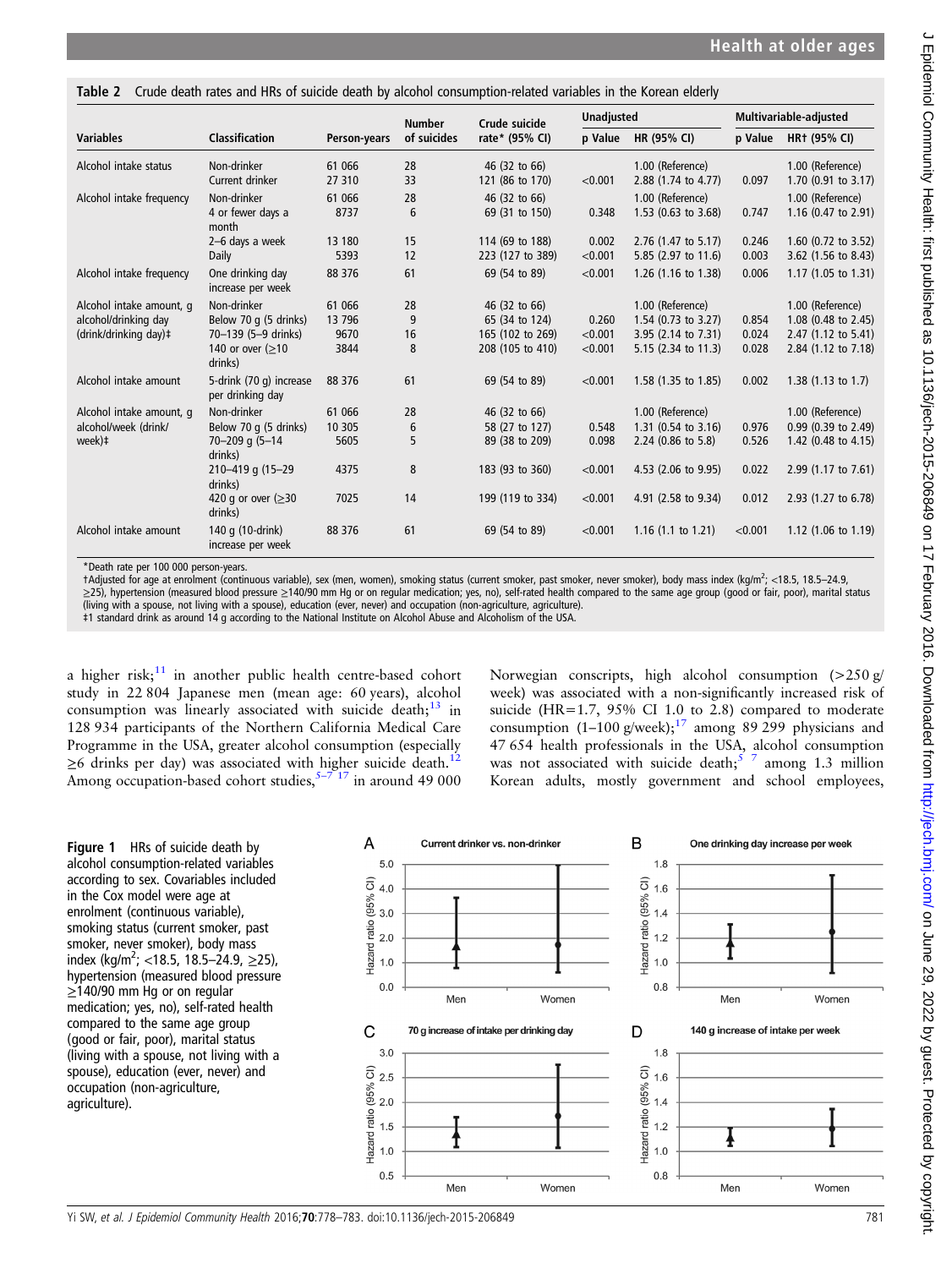moderate alcohol intake (1–24 g/day), but not high alcohol intake  $(\geq 25 \text{ g/day})$ , was associated with higher suicide mortality and alcohol intake was not linearly associated with suicide death.[6](#page-5-0) Additionally, among nested case–control studies based on prospective cohorts in the USA, the usual amount of alcohol consumption was not associated with suicide death in the community elderly aged 65 years and older, elderly in a retirement community and former college students.<sup>8-[10](#page-5-0)</sup> Among prospective studies based on a community cohort, three studies examined the associations in the mainly elderly population with a mean age of 60 years or above.<sup>9 10 13</sup>

As noted in the previous paragraph, prospective studies have produced inconsistent results on the association between usual alcohol consumption and suicide death. However, results from community-based cohort studies, including the current study, indicated that usual alcohol consumption may be linearly associated with suicide death in the community-dwelling population, at least among current drin-kers.<sup>11-[13](#page-5-0)</sup> Additionally, our study does not support a protective effect of moderate alcohol consumption against suicide mortality in accordance with other,<sup>12</sup> <sup>13</sup> but not all,<sup>[11](#page-5-0)</sup> community-based cohort studies.

As for occupation-based cohort studies, usual alcohol consumption did not generally show a linear dose–response relationship with suicide death. In those studies, participants were mostly healthier, and had a higher socioeconomic status and potentially easier access to healthcare and other resources than the general population. $5-7$  They also had a generally lower alcohol consumption. These factors combined might affect the association between usual alcohol intake and suicide mortality in previous occupation-based cohort studies.

### Association in women

Prospective cohort studies have seldom evaluated the association between usual alcohol consumption and suicide mortality among men and women separately. In this study, estimates of relative risks associated with alcohol consumption variables—a one-drinking-day increase per week, a 70 g (5-drink) increase of average alcohol intake per drinking day, and a 140 g (10-drink) increase of average alcohol intake per week—were all higher in women, compared with men. Similar results have been observed in a previous study in Korean adults, showing that women had a higher relative risk associated with moderate alcohol consumption (1–24 g/day), compared with men (HR=1.83, 95% CI 1.09 to 3.07 in women; HR=1.20, 95% CI 0.93 to 1.56 in men).<sup>6</sup> p Values of the interaction of sex were above 0.05, partly due to the small number of suicide deaths. However, given the lower body weight as well as the lower threshold of alcohol use for better cardiovascular health in women than in men, our findings may support a lower threshold in women than in men for interventions to prevent suicide death.

### Association according to follow-up time

In this study, relative risks associated with alcohol consumptionrelated continuous variables, unlike depressive symptoms, $^{18}$  $^{18}$  $^{18}$  did not decrease during the latter half of follow-up (1997–2008), compared with the first half (1985–1996). This finding was concordant with the previous findings in Japanese men that relative risk of death by suicide associated with alcohol consumption did not decrease after exclusion of early follow-up.[13](#page-5-0) This finding suggests that alcohol consumption-related variables may be used as a risk stratification tool for a long-term suicide prevention programme.

### Strengths and limitations of the study

A prospective design and nearly complete long-term follow-up on suicide using national mortality data are one of the strengths of this study. A homogeneous study population with the same ethnicity and culture, who live in the same regional community, is another of its strengths. Yet another strength of our study is that it includes detailed information on alcohol consumption. To the best of our knowledge, only one prospective study examining the association with suicide death collected detailed information on alcohol consumption including drinking frequency, overall average consumption and quantity of alcohol consumed on drinking days.<sup>[7](#page-5-0)</sup>

This study has limitations. First, we observed only 61 suicide deaths, so statistical power may be lacking in some analyses, including the assessment of interaction by sex. However, the number of suicides in persons with high alcohol consumption such as ≥30 g/day was comparable to studies with twice the number of all suicide deaths.<sup>[5 7 12](#page-5-0)</sup> Second, our assessment of alcohol consumption was made using a self-reported questionnaire, and it was not validated separately. However, self-report measures of alcohol consumption are known to have reasonable reliability and validity, $19<sup>-19</sup>$  $19<sup>-19</sup>$  and they were assessed prospectively before suicide death. Therefore, potential measurement errors are most likely non-differential with respect to suicide death, and are unlikely to overestimate the risks. Third, depressive symptoms and other psychiatric disorders, strong predic-tors of suicide death, were not adjusted for.<sup>[18](#page-5-0)</sup> However, alcohol use status has been suggested to increase the risk of death by suicide, independently of other psychiatric disorders including depression.<sup>[20](#page-5-0)</sup> Fourth, other potential confounders such as suicidal ideation, detailed information on health burden, social support and socioeconomic status were not included in the analysis. Fifth, our study could not distinguish between never drinkers and ex-drinkers among non-drinkers. Since ex-drinkers tended to have higher suicide mortality in some,  $11^{18}$  but not all,  $13^{13}$  $13^{13}$  previous studies, the risk of suicide death among current drinkers, compared with never drinkers, may be underestimated in this study. Sixth, suicide death was defined by death certificates. However, any misclassification of suicide, as mentioned earlier, is likely to have been mostly nondifferential with regard to alcohol consumption; thus, potential misclassifications generally would have been unlikely to overestimate the relative risk. Seventh, homogeneity of the participants could also be a limitation of our findings' generalisability. The magnitude of association of risk factors with suicide death may differ by ethnicity, culture, age and level of urbani-city.<sup>[4 18 21](#page-5-0)–24</sup> Therefore, some of our findings regarding the Korean rural elderly individuals may have limited generalisability to other ethnic, cultural or age groups, or to urban populations.

### **CONCLUSION**

Among the Korean rural elderly, the frequency and amount of usual alcohol consumption, per drinking day and per week, had a linear dose–response relationship with suicide death. When consuming alcohol with the same frequency and amount, compared with men, women might have a higher relative risk of suicide. Our findings suggest that there is no protective effect of moderate alcohol consumption on suicide death. Our results also support 'the lower the better' policy of alcohol intake, and a sex-specific alcohol threshold for any suicide prevention strategy implemented.